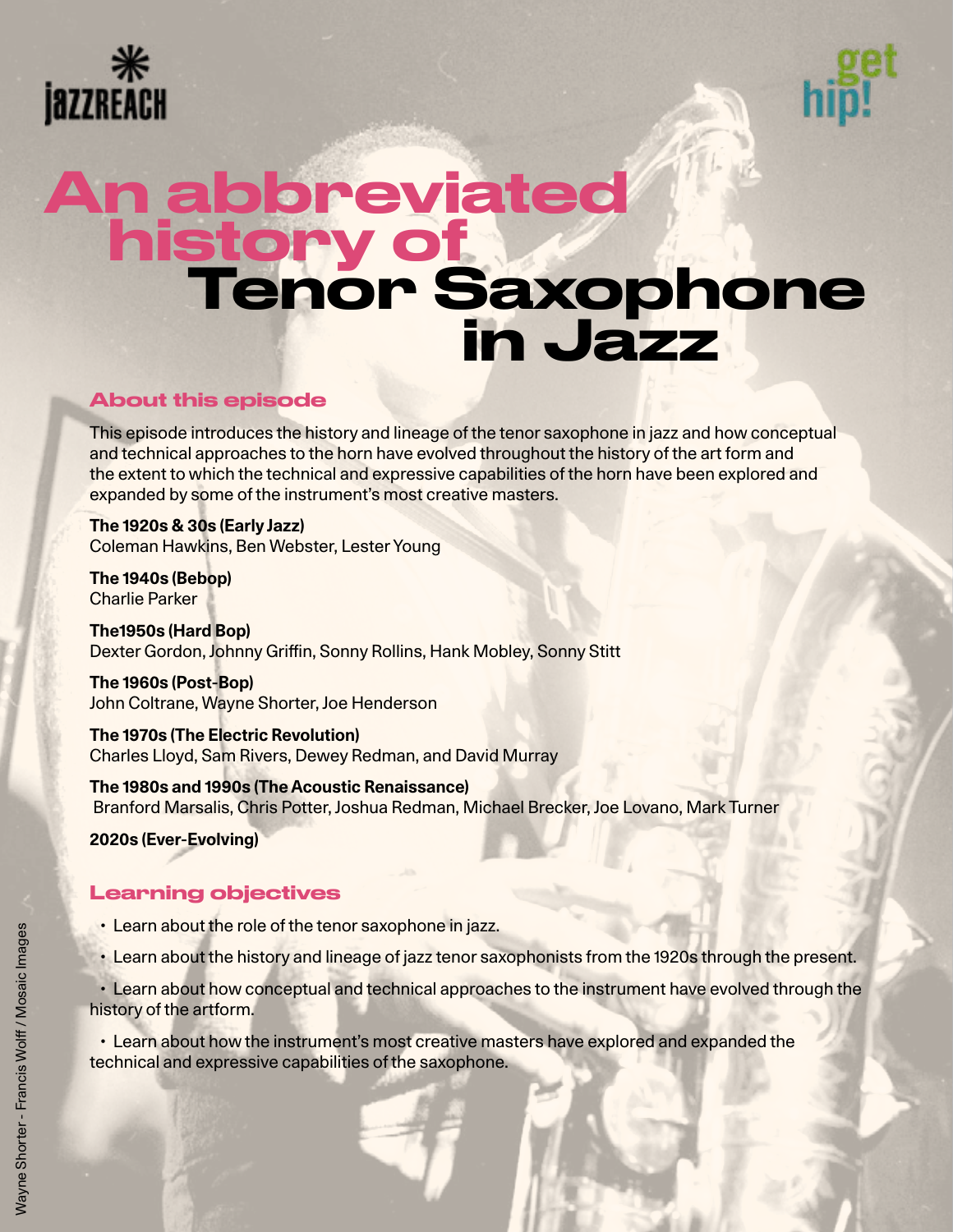



# Preparatory activities

#### **Listen to the masters!**

Listen to examples of jazz tenor saxophonists featured in the episode on the Audio Playlist which can be found on the episode homepage online at jazzreach.org.

#### **Be on the lookout!**

Prompt the students to listen for the featured musicians discussing the following topics during the episode and/or assign different students to follow specific musicians as they watch the episode. (See the list of the musicians featured in this episode in the summary below.)

- What is the role of the tenor saxophone in jazz?
- How have tenor saxophonists contributed to the sound and evolution of the art form?

• How do the featured musicians describe notable masters of the tenor saxophone, or specific bands and/or albums throughout the eras that resonate with them?

# Exploration questions/ activities

Below are brief synopses of the style/sound/ innovations of the tenor saxophone and some of the instrument's most creative masters through the eras. The descriptions summarize and reflect the unique perspectives of some of today's greatest practitioners of the instrument featured in this episode: Camille Thurman, Lucas Pino, Alexa Tarantino and Wayne Escoffery. Use these descriptions before, during, or after viewing the episode to reinforce the material!

#### **Use the information below and from the episode to discuss the following:**

• What did you notice about how the tenor saxophone styles changed through the different eras? How did they stay the same?

• Did the sound/style of a particular saxophonist or specific era appeal to you?

# EARLY JAZZ: 1920s & 30s

During the emergence of early jazz, saxophonists were a part of an ensemble's woodwind section and would mostly play written or orchestrated parts that rarely required them to improvise or play a solo. During this era, the saxophone evolved from being a novelty instrument to being an instrument that displayed new harmonic and technical possibilities and beautiful sounds, as well as to being considered a solo instrument. The first three giants of tenor saxophone were Coleman Hawkins, Lester Young, and Ben Webster.

### [Coleman Hawkins](https://en.wikipedia.org/wiki/Coleman_Hawkins)

#### **Defining Style and Characteristics:**

- Known as the "father of the saxophone"
- "Known for his approach to addressing and outlining harmony" (Alexa Tarantino)
- Hawkins was "able to play harmonically up and down the chords" (Wayne Escoffery)
- Had a rich, emotive, vibrato-filled saxophone sound

• He was the main influence to many saxophonists of his generation including Ben Webster, Buddy Tate and Don Byas.

*"As an individual he seems to be very open to the evolution of the music and to the innovation of the music and he's not trying to be stuck in past accomplishments or past sounds. He's just trying to forge ahead."* – Lucas Pino

### [Ben Webster](https://en.wikipedia.org/wiki/Ben_Webster 
)

#### **Defining Style and Characteristics:**

• Webster played with Lester Young in the Young Family Band.

• The saxophonist worked with the acclaimed bands of Cab Calloway, Benny Carter and Fletcher Henderson.

• Webster was a soloist in the Duke Ellington Orchestra from 1940, appearing on "Cotton Tail".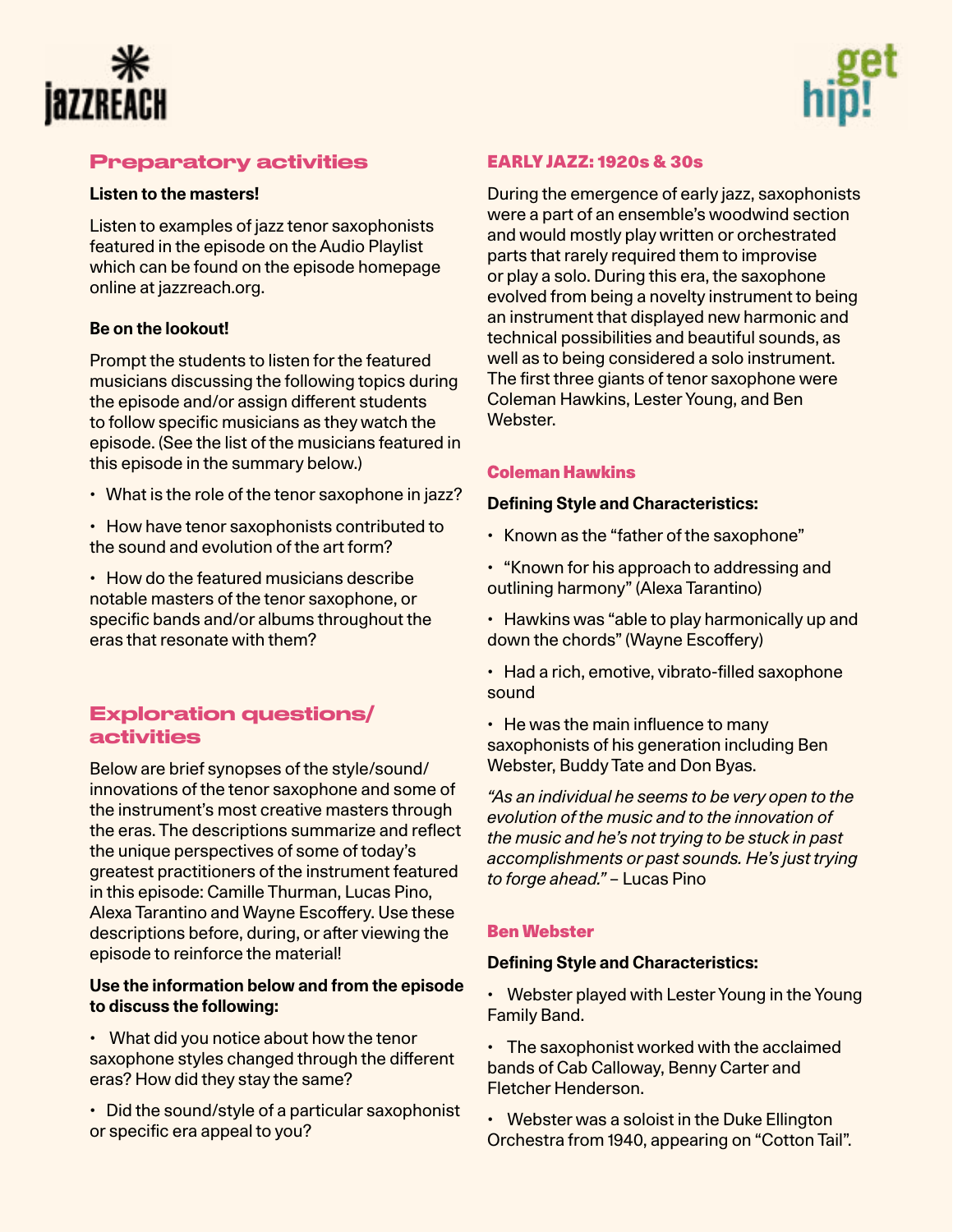



• Towards the end of his career, Webster worked with such acclaimed artists as Coleman Hawkins, Art Tatum and Gerry Mulligan.

*"The energy and the passion that you hear coming out of that horn, it's a whole other side to the tenor. You can hear the lineage from Coleman Hawkins, but you can still hear how he puts his own twist to it. He's setting the path for all of those powerhouse tenors that follow after."* – Camille Thurman

#### [Lester Young](https://en.wikipedia.org/wiki/Lester_Young )

#### **Defining Style and Characteristics:**

- Nicknamed "The Prez".
- Young was known for his smooth, lyrical sound, his unrushed playing and unexpected harmonies.
- Young introduced a new way of holding his horn (to the side of his body) that many would adopt in years to come.
- As opposed to Coleman Hawkins' harmonic approach to playing, Young introduced a very melodic approach.
- Young was a focal point of the Count Basie Orchestra, and worked with the vocalist Billie Holiday.
- *"He's showing how you can be a powerhouse and punch through those lines and sound amazing, but you can also play something that's smooth and rich and velvety. And it can have just the same amount of sophistication and respect as the other approach." –* Camille Thurman

#### THE 1940s: BE-BOP!

This period marked the transition out of the swing era, where the music was functioning as society music meant for dancing, to Be-Bop, a groundbreaking style that expanded the boundaries of jazz improvisation.

#### [Charlie Parker](https://en.wikipedia.org/wiki/Charlie_Parker)

#### **[Defining Style and Characteristics:](https://en.wikipedia.org/wiki/Charlie_Parker)**

- Nicknamed "Bird" or "Yardbird"
- Parker developed much of the vocabulary of bebop.
- On alto saxophone, "Bird" set the caliber for bebop's standard of excellence and virtuosity, and continues to inspire musicians to this day.
- Parker compositions such as "Ornithology", "Yardbird Suite", and "Anthropology" have become classic bebop standards which every jazz artist must learn.
- "Bird was such a statement, that I think it was hard for others to be in that realm" (Alexa Tarantino).
- *"Even though he didn't play the tenor saxophone, Charlie's Parker's impact right in the middle of the forties there pretty much influenced everybody who played an instrument, whether you played the soprano, the sopranino, baritone." –* Wayne Escoffery

#### THE 1950s: HARD BOP!

By the 1950s, under the remarkable influence of Charlie Parker, a younger generation of visionary tenor players were forging exciting new approaches to the instrument. There was a competitive spirit among the musicians as they further expanded and developed the language into their own personal styles and sounds.

#### [Dexter Gordon](https://en.wikipedia.org/wiki/Dexter_Gordon)

#### **Defining Style and Characteristics:**

- Gordon was among the most influential early bebop musicians.
- Dexter Gordon adopted the language of Charlie Parker, finding innovative and creative ways of approaching the music and pushing the boundaries, while leaning into the vocabulary of the blues.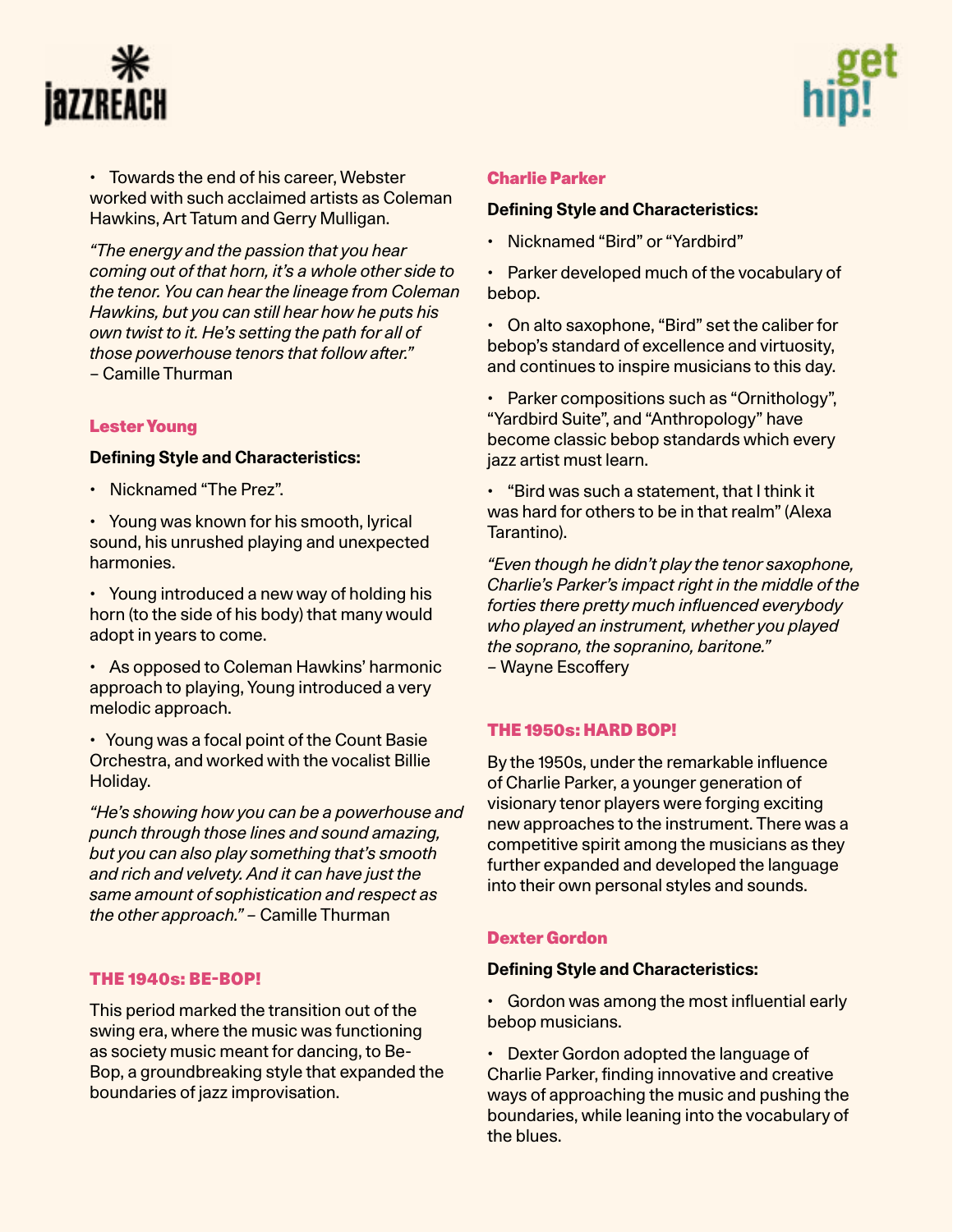



• His playing was lyrical, he had a great command of the instrument, and he had a "humongous" sound (Wayne Escoffery)

• Gordon had unique phrasing and would often play behind-the-beat, creating a relaxed sound that swung deeply.

*"When you hear someone like Dexter Gordon, the first thing you immediately hear is the way he's treating the time, his feel, how he has a swagger in his sound."*

– Lucas Pino

*"He never over played, he never played more than he had to, but he played so much… And of course, (he) epitomized cool."*

– Wayne Escoffery

### [Johnny Griffin](https://en.wikipedia.org/wiki/Johnny_Griffin)

#### **Defining Style and Characteristics:**

• A masterful bebop player who's fast playing got him the nickname "the fastest gun in the west".

• He was also a great ballad player and known for playing melodies that were "very sing-song" (Alexa Tarantino).

• Griffin was a pioneering figure in the hard bop genre.

• Griffin performed and recorded alongside Thelonious Monk, Art Blakey, Eddie "LockJaw" Harris, Kenny Clarke and many more.

• As a bandleader, Griffin made his Blue Note debut in 1956 with the album *Introducing Johnny Griffin* which featured Wynton Kelly, Curly Russell and Max Roach.

*"He found a way to make the horn speak with fire…with the dexterity of Bird."* – Camille Thurman

#### [Sonny Rollins](https://en.wikipedia.org/wiki/Sonny_Rollins)

#### **Defining Style and Characteristics:**

• Rollins is known for his unique approach to rhythm, the percussiveness of his sound, and for his use of melodic and rhythmic motifs.

• In his seven-decade career, he has recorded over 60 albums as a bandleader.

• Rollins has been identified as "the greatest living improviser" and nicknamed "saxophone colossus".

• Well-known for his work with Miles Davis, Clifford Brown and Max Roach, as well as his stunning recordings as a bandleader.

• Some of his well-known recordings include Tenor Madness, Saxophone Colossus, and The Bridge.

*"Sonny will sometimes play ahead of the beat. Sometimes he'll play behind the beat. Sometimes he'll play this amorphous type of thing that envelops the beat. He's also playing phrases that are odd, not so canned, maybe the same language but it's turned on its side a bit."*  – Lucas Pino

 *"Sonny doesn't sound like he's striving for perfection. It sounds like he's reaching for what's next, what's to come, what's the next thing that I can possibly get to?"* – Lucas Pino

#### [Hank Mobley](https://en.wikipedia.org/wiki/Hank_Mobley)

#### **Defining Style and Characteristics:**

• Nicknamed the "middleweight champion of the tenor saxophone".

• Started his career performing with Dizzy Gillespie and Max Roach, and then was featured on Horace Silver and the Jazz Messengers.

• His 1956 debut album, Mobley's Message, featured Jackie McLean and Donald Byrd.

• Mobley introduced a bluesy soulfulness to his music on albums such as Soul Station and Roll Call.

• Well-known for his beautiful, husky tone.

*"When I listen to him, he feels and sounds unencumbered by expectation and there's a naturalness that comes out of it. It's the type of playing that sounds like he's not trying to prove anything."* – Lucas Pino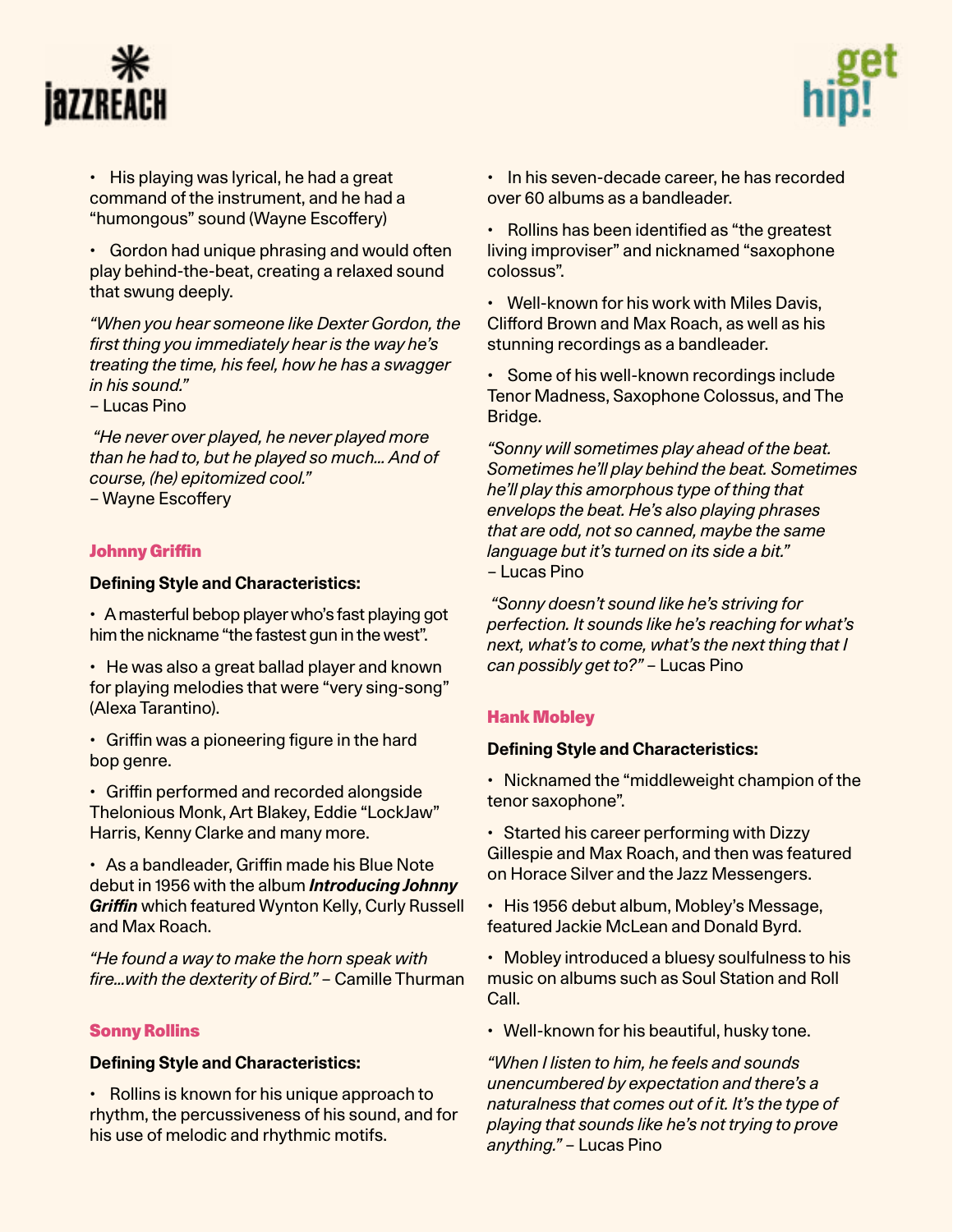



#### [Sonny Stitt](https://en.wikipedia.org/wiki/Sonny_Stitt)

#### **Defining Style and Characteristics:**

• Stitt was nicknamed "the lone wolf", he had a tremendous work ethic but rarely played with the same musicians for long.

• Stitt played the alto and tenor saxophone within the bebop and hard bop genres.

• The saxophonist recorded over 100 albums.

• Stitt was a part of the big bands of Tiny Bradshaw, Billy Eckstine and Dizzy Gillespie.

• Stitt played briefly in Miles Davis' quintet.

*"Sonny Stitt was a master of both the alto and the tenor. I love those players because you directly hear the history of the music summed up in their playing."* – Camille Thurman

#### THE 1960s: POST-BOP!

New genres and styles of black American music, such as gospel, rhythm & blues, rock & roll and soul music, emerged in the 1960s. The defining characteristics and sounds of American popular music permeated jazz and the tenor players of the era. Musicians were "experimenting with the sound" and "playing more extended techniques" (Lucas Pino). Three of the rising tenor stars were John Coltrane, Wayne Shorter, and Joe Henderson.

*"You start to see this generation of players now going beyond just playing the changes but seeing what can be done…How can we use our instrument? How can we use our rhythm? How can we use our sound? How can we use colors? How can we use tones? How can we use communication with the band, in telling the story?"* – Camille Thurman

*"What is capable on this instrument? What is being questioned? What tones can this thing produce?"* – Lucas Pino

#### [John Coltrane](https://en.wikipedia.org/wiki/John_Coltrane)

#### **Defining Style and Characteristics:**

• Coltrane was a groundbreaking musician who worked in the bebop and hardbop idioms early in his career but then expanded to modal playing and into free jazz.

• Coltrane started his career working with bandleader Jimmy Heath, and then with Dizzy Gillespie, Earl Bostic and Johnny Hodges.

• The saxophonist rose to prominence in the Miles Davis Quintet, recording the seminal albums Cookin', Relaxin', Workin', and Steamin'.

• Coltrane's albums as a bandleader stand as quintessential jazz listening; albums like Blue Train, Giant Steps, My Favorite Things, and A Love Supreme.

• "Much like Charlie Parker, once John Coltrane hit the scene, it pretty much changed everything for everyone."

– Wayne Escoffery

*"When you check out his records, you hear the progression. You hear him dot the "I's" and cross the "T's," speaking the language coming out of bird… You see him just opening up through time his perspective harmonically, rhythmically, and even spiritually."* – Camille Thurman

 *"When he's invited into Miles Davis' band, there's a culture there of innovation. And there's a culture of saying 'we're going to be the standard bearers, we're going to be the tightest band.'"* – Lucas Pino

*"And Trane is stretching in a different way. In a more mathematical approach in terms of numbers and combinations and permutations. Even though it's complex stuff, as a listener it feels very raw, very pure, very real. And it's just one note, but the type of effect that he could create with one note, or one interval, stretching that out over the course of a whole solo."*

– Alexa Tarantino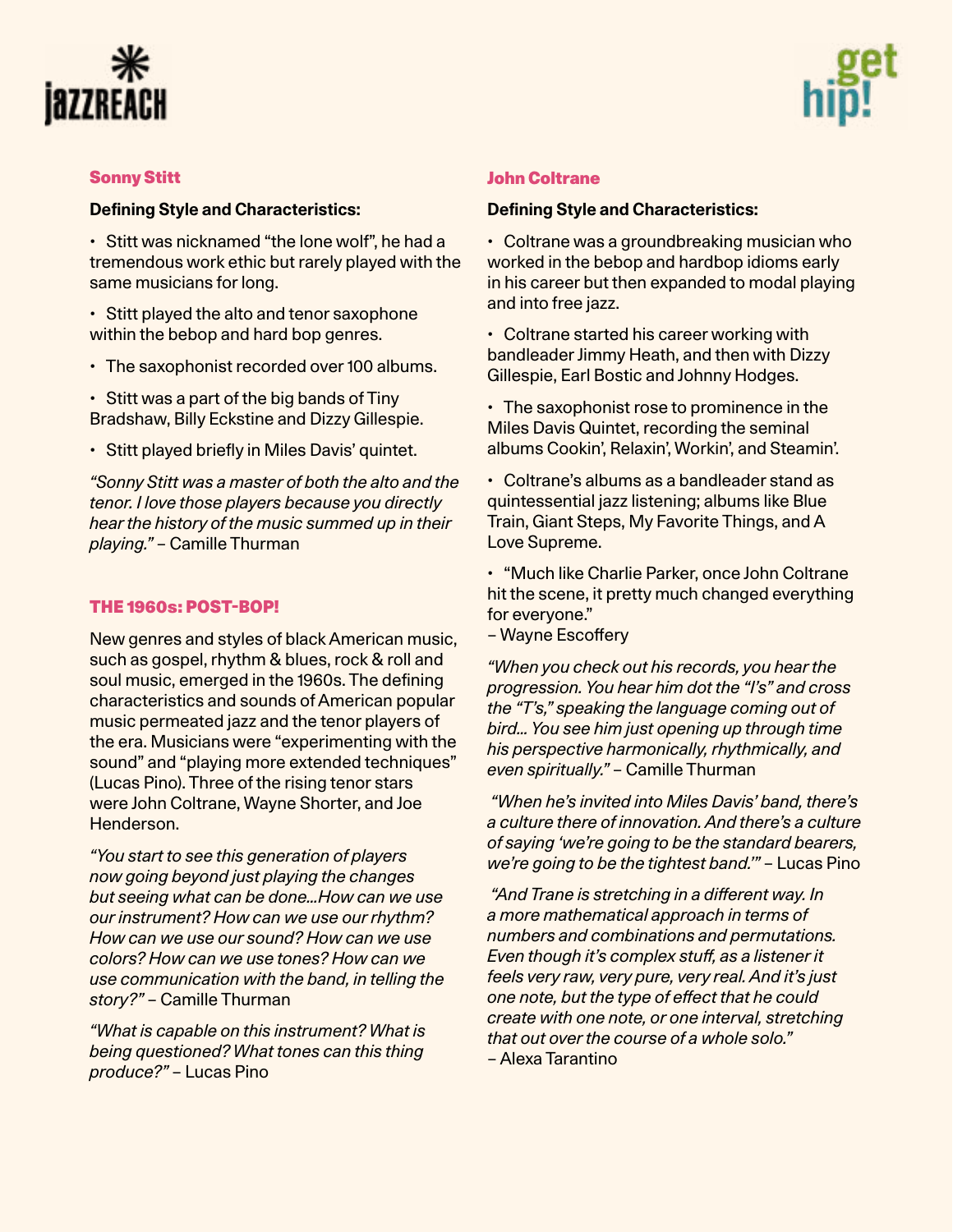



*"The conversation within the music. Now it's beyond just, 'I'm playing a great solo. Now we're telling stories with this music. We're telling you stories with the lines that we play and we're telling you stories harmonically.'" –* Camille Thurman

### [Wayne Shorter](https://en.wikipedia.org/wiki/Wayne_Shorter)

#### **Defining Style and Characteristics:**

• Shorter rose to prominence as a member of Art Blakey's Jazz Messengers.

- The saxophonist was a member of Miles Davis' second great quintet.
- Shorter is renowned for his groundbreaking, innovative compositions throughout all decades of his life.

• Wayne Shorter tapped into the harmonic possibilities and the spiritual side of the music, and, from a tonal standpoint, was clearly influenced by John Coltrane.

• Shorter co-founded the legendary jazz fusion group Weather Report.

• Compositions such as "Footprints", "Speak No Evil", and "Night Dreamer" have become quintessential jazz standards.

*"He has a brilliant mind and he extrapolated from his experiences the importance of finding his own voice."* – Lucas Pino

 *"He brought that openness into his compositions, and into his playing, and you could see the connection between him and Trane, too. And that willingness to be open, as far as how we're speaking through the instrument, but also as far as how we're seeing the changes."* – Camille Thurman

#### [Joe Henderson](https://en.wikipedia.org/wiki/Joe_Henderson)

### **Defining Style and Characteristics:**

• Characterized by a unique sound, a sensitive and expressive approach, and the knowledge to experiment with rhythm and harmony.

• Between 1963 - 1968, Henderson appeared on nearly 30 albums for Blue Note Records, including 5 where he was bandleader.

• His 1963 hard-bop classic Page One featured tunes like "Recorda Me" and "Blue Bossa" which went on to become jazz standards.

• His 1966 album Inner Urge explored new tonalities and featured rich, complex harmonic content.

*"He was able to explore the harmonic possibilities not just modally, but through a variety of different chord sequences over standard song forms."* – Wayne Escoffery

*"You hear him experimenting with rhythms, playing with sextuplets, septuplets, playing against the time, in time, using time as a way of creating tension and release, not just harmonically doing that, but rhythmically doing that."* – Camille Thurman

### THE 1970s: THE ELECTRIC REVOLUTION

In the 1970s, the emergence of electric instruments and advancements in music recording technology expanded the creative possibilities for jazz musicians. The widening impact of pop music combined with greater access and exposure to musical styles from all over the world, inspired visionary jazz artists to merge genres, blur stylistic boundaries, and abandon conventional perceptions of what jazz was and could be. Musicians were "opening up even more" (Alexa Tarantino) and beginning to acknowledge that "we don't have to adhere to the rules as much" (Lucas Pino).

*"The sax is starting to be seen in all genres. Not just a classical instrument. Not just a jazz/ bebop instrument. The saxophone becomes the quintessential horn."*  – Alexa Tarantino

*"The playing seems more art-oriented. More holistic. Let me make a piece a statement. Records from the 50s and 60s feel more episodic*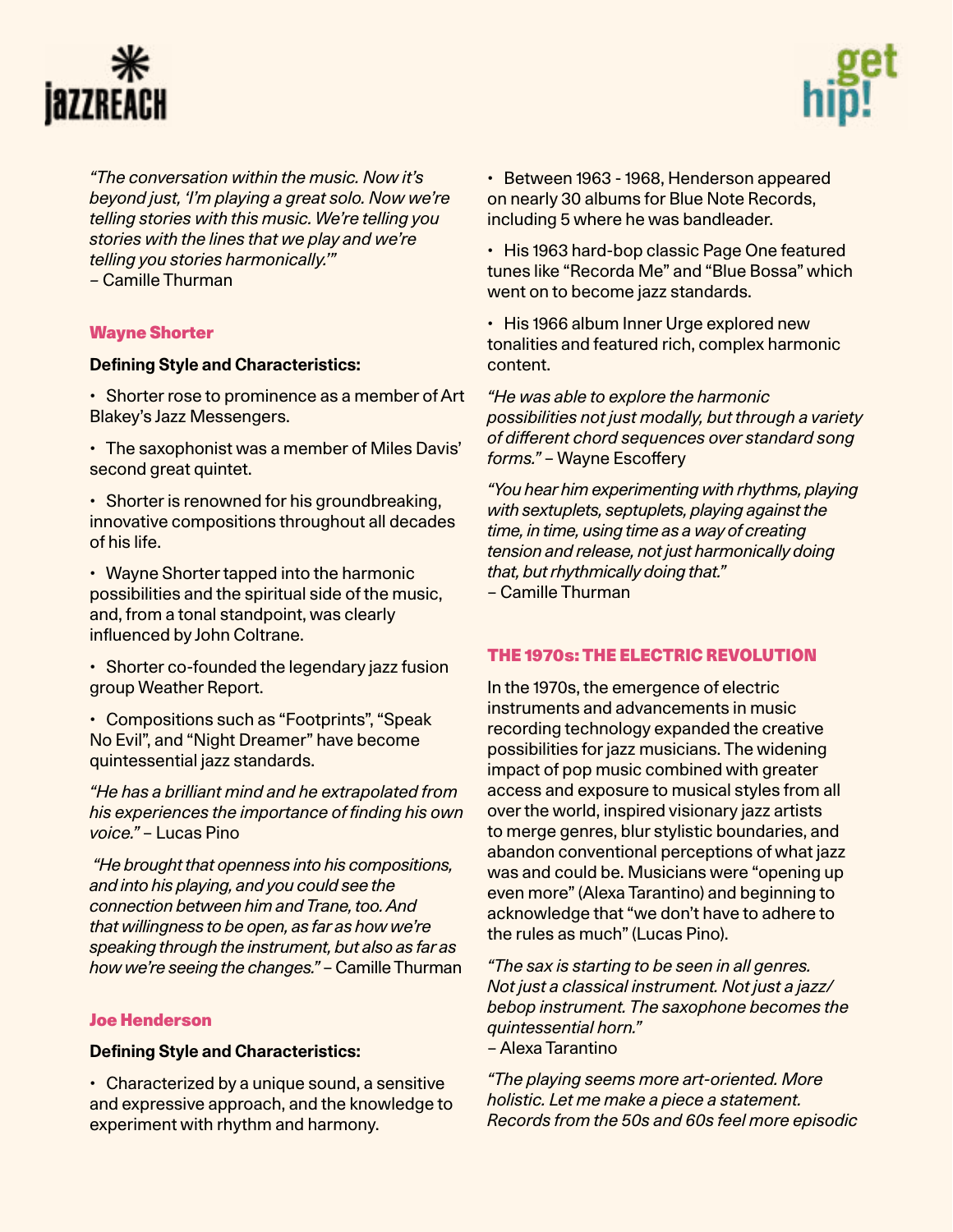



*– here's a track, here's a track, here's a track. As jazz is losing its popular music status to rock and roll, you have this desire to want to get back into popularity and it is influencing the music. With Weather Report and synthesizers, the electric bass. Influences of Eastern music. Indian influences. That evolution continued that John Coltrane started in the 60s."*  – Lucas Pino

### THE 1980s & 90s: THE ACOUSTIC RENAISSANCE!

In the 1980s, Wynton Marsalis, a virtuosic young trumpeter, arrived on the world stage. He placed a premium on blues and swing traditions and the notion that the musical achievements and legacies of previous generations should be more widely acknowledged, revisited, performed, and celebrated. He was a huge commercial success, and his charisma, and deeply felt convictions and ideals have inspired new generations of jazz musicians ever since.

### [Branford Marsalis](https://en.wikipedia.org/wiki/Branford_Marsalis)

### **Defining Style and Characteristics:**

- Brother of trumpeter Wynton Marsalis.
- A member of Art Blakey's Jazz Messengers
- Branford's debut album Scenes in the City was released in 1985.

• Primarily known as the leader of the Branford Marsalis Quartet, originally featuring drummer Jeff "Tain" Watts, pianist Kenny Kirkland, and bassist Robert Hurst

• While Branford Marsalis plays many different styles of music, which vary from album to album, he also maintains the focus on the tradition of swing.

*"You have this turn back towards bebop, and this turn back toward the language that Charlie Parker invented. Even with the music that Wynton and Branford Marsalis were playing, they were still trying to innovate. But they kind of re-grounded the music in the swinging tradition."* – Lucas Pino

#### [Chris Potter](https://en.wikipedia.org/wiki/Chris_Potter_(jazz_saxophonist)

#### **Defining Style and Characteristics:**

• Potter came to prominence as a sideman with trumpeter Red Rodney

• Potter would go on to perform with Paul Motian, Dave Holland, Dave Douglas, Pat Metheny, Kenny Werner and many more.

• Well-known for his electric ensemble featuring Craig Taborn on keys, Wayne Krantz on guitar and Nate Smith on Drums.

• Albums like Underground and Follow the Red Line: Live at the Village Vanguard showcase Potter's technical virtuosity and his deep soulfulness.

Chris Potter is "taking all of the stuff that came before and doing an extended, overlapped exploration of different traditions." (Alexa Tarantino).

#### [Joshua Redman](https://en.wikipedia.org/wiki/Joshua_Redman)

#### **Defining Style and Characteristics:**

- Son of saxophonist Dewey Redman
- Rose to prominence after the release of his seminal album Joshua Redman, which earned him his first grammy nomination.
- On Redman's second album, he was joined by legends Pat Metheny, Billy Higgins and Charlie Haden, that group became the Joshua Redman Quartet with Christian McBride replacing Charlie Haden.
- Albums such as Wish and Elastic showcase Redman's tremendous range.

Joshua Redman has an amazing range, incredible technical mastery, and stretched the instrument to different sounds and possibilities. His playing demonstrates having a serious foundation of the history of the instrument and "a lot of personality" (Wayne Escoffery).

*"So now we're tapping into new sounds. Now we're tapping into new ways of expressing our ideas because we have this incredible range to work from."* – Camille Thurman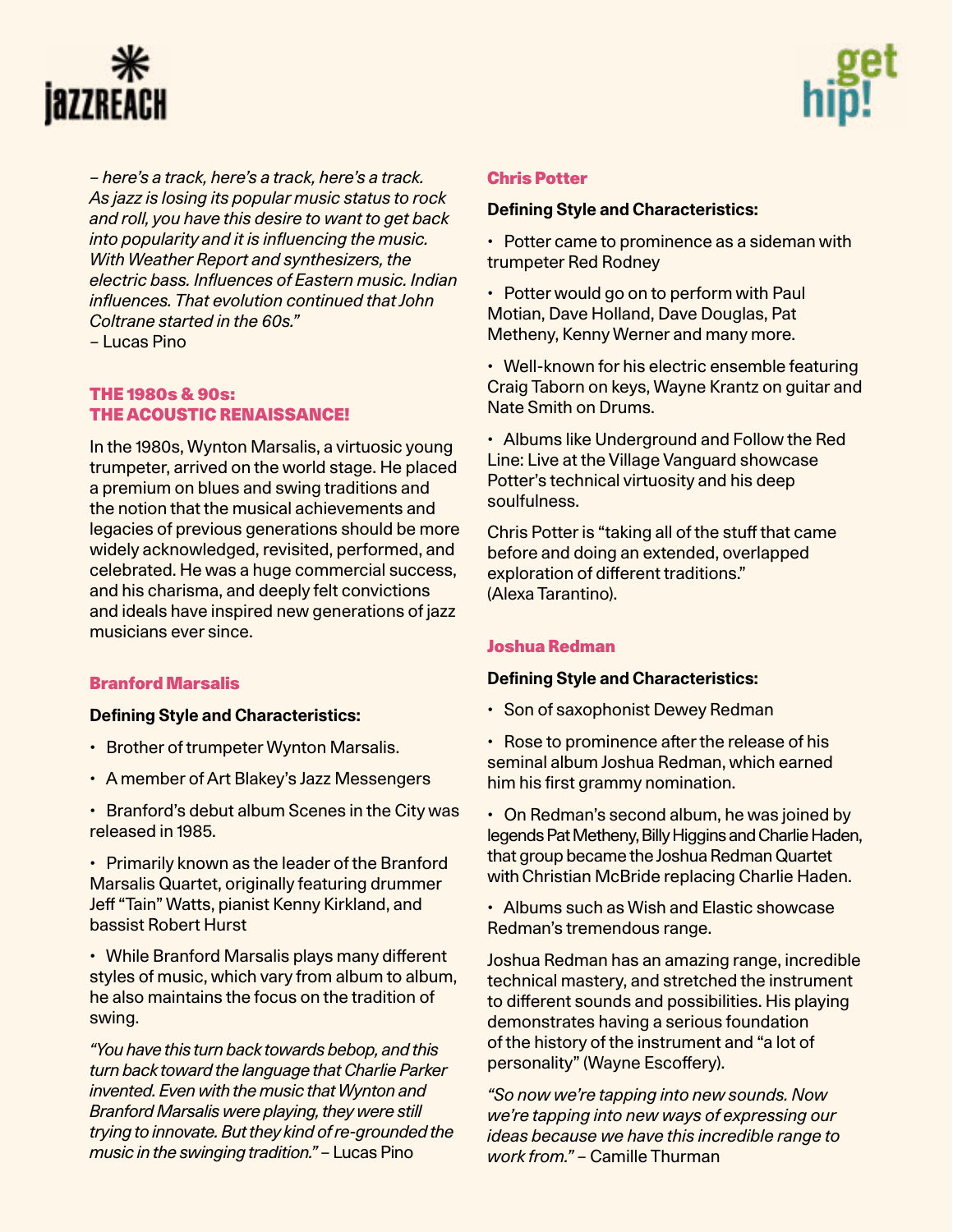



#### [Michael Brecker](https://en.wikipedia.org/wiki/Michael_Brecker)

#### **Defining Style and Characteristics:**

• Brecker first rose to prominence in the jazz-rock band Dreams, which featured him and his older brother Randy Brecker.

• Brecker is perhaps best known for the legendary jazz-funk band The Brecker Brothers.

• As a prolific sideman, Brecker appeared on nearly 900 albums, including on hit albums by Steely Dan, Joni Mitchell, Frank Sinatra, John Lennon and many more.

• Brecker released iconic albums as a bandleader including Time Is Of The Essence, Nearness of You, and Wide Angles.

A great innovator of his generation, Michael Brecker's tone is described as "perfect," and becomes the quintessential pop saxophone sound" (Alexa Tarantino).

*"A lot of what happened really, from Michael Brecker on, is these guys being able to play the heck out of the saxophone."* – Wayne Escoffery

*"When you hear Michael Brecker's tone, it just cuts through."* – Alexa Tarantino

#### [Joe Lovano](https://en.wikipedia.org/wiki/Joe_Lovano)

#### **Defining Style and Characteristics:**

• Lovano gained recognition performing with Jack McDuff, Lonnie Smith and the Woody Herman Orchestra.

• In the 1980's, Lovano worked extensively with guitarist John Scofield, as well as with a trio featuring guitarist Bill Frisell and drummer Paul Motian.

• Lovano recorded iconic albums for Blue Note Records including Landmarks, and From the Soul.

• Lovano's iconic sound has influenced many, and he is still actively touring and recording.

Joe Lovano plays with conviction and has a unique approach to lines and harmony.

*"A lot of tenor players, after hearing Joe Lovano, sound like Joe Lovano. And that's a testament to his individuality."* – Wayne Escoffery

#### [Mark Turner](https://en.wikipedia.org/wiki/Mark_Turner_(musician)

#### **Defining Style and Characteristics:**

• Turner draws influence from Warne Marsh and John Coltrane

• Turner released his debut album Yam Yam in 1995, the album featured pianist Brad Mehldau, guitarist Kurt Rosenwinkel, bassist Larry Grenadier and drummer Jorge Rossy.

• Turner actively performs and records with such renowned musicians as Billy Hart, Gilad Hekselman, Kurt Rosenwinkel and many more.

• The saxophonist has played or collaborated with over 45 jazz groups.

• Turner continues to perform and record actively.

*"Mark Turner has his vastly different approach. It almost takes me back to some of those earlier batches of tenor players, but with a more contemporary approach to harmony."*  – Alexa Tarantino

# THE 2020s: EVER-EVOLVING

In this concluding segment, the featured musicians listed many of their favorite saxophonists who are thriving and flourishing today – inspiring musicians coming from different backgrounds and different influences. They included: George Coleman, Seamus Blake, Immanuel Wilkins, Abraham Burton, Walter Smith III, Sam Dillon, Roxy Coss, J.D. Allen, Melissa Aldana, Chad Lefkowitz Brown, and Myron Walden. Additional present-day saxophonists mentioned by the episode narrator were: David Sanchez, Donny McCaslin, Marcus Strickland, Dana Stephens, and Ben Wendell.